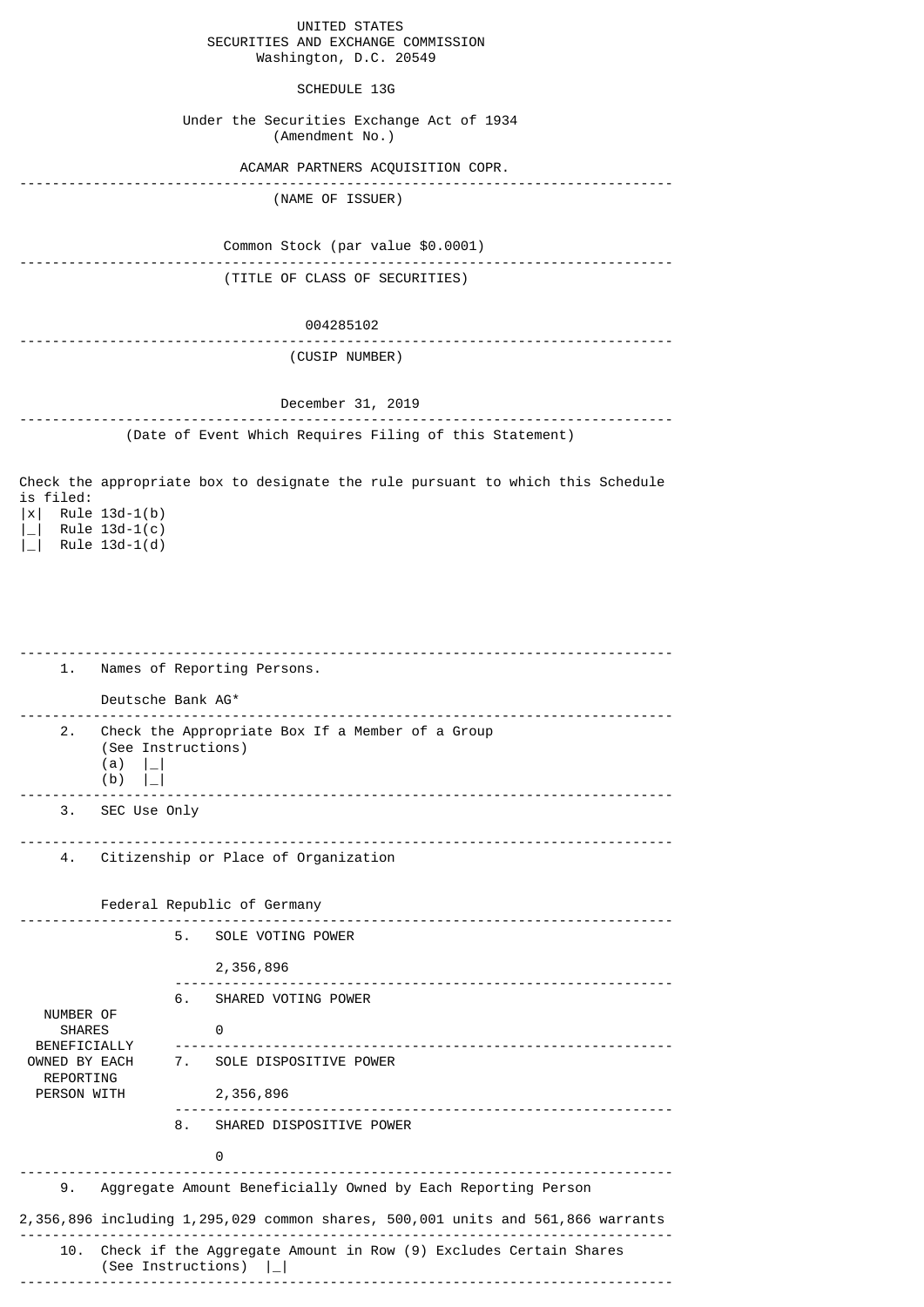|  | FT.                                                   |
|--|-------------------------------------------------------|
|  | 12. Type of Reporting Person                          |
|  | 7.57% (on a diluted basis)                            |
|  | 11. Percent of Class Represented by Amount in Row (9) |

\* In accordance with Securities Exchange Act Release No. 39538 (January 12, 1998), this filing reflects the securities beneficially owned by the Corporate Release Unit and the Investment Banking business groups (collectively, "CRU/IB") of Deutsche Bank AG and its subsidiaries and affiliates (collectively, "DBAG"). This filing does not reflect securities, if any, beneficially owned by any other business group of DBAG. Consistent with Rule 13d-4 under the Securities Exchange Act of 1934 ("Act"), this filing shall not be construed as an admission that CRU/IB is, for purposes of Section 13(d) under the Act, the beneficial owner of any securities covered by the filing. Furthermore, CRU/IB disclaims beneficial ownership of the securities beneficially owned by (i) any client accounts with respect to which CRU/IB or its employees have voting or investment discretion, or both, and (ii) certain investment entities, of which CRU/IB is the general partner, managing general partner, or other manager, to the extent interests in such entities are held by persons other than CRU/IB.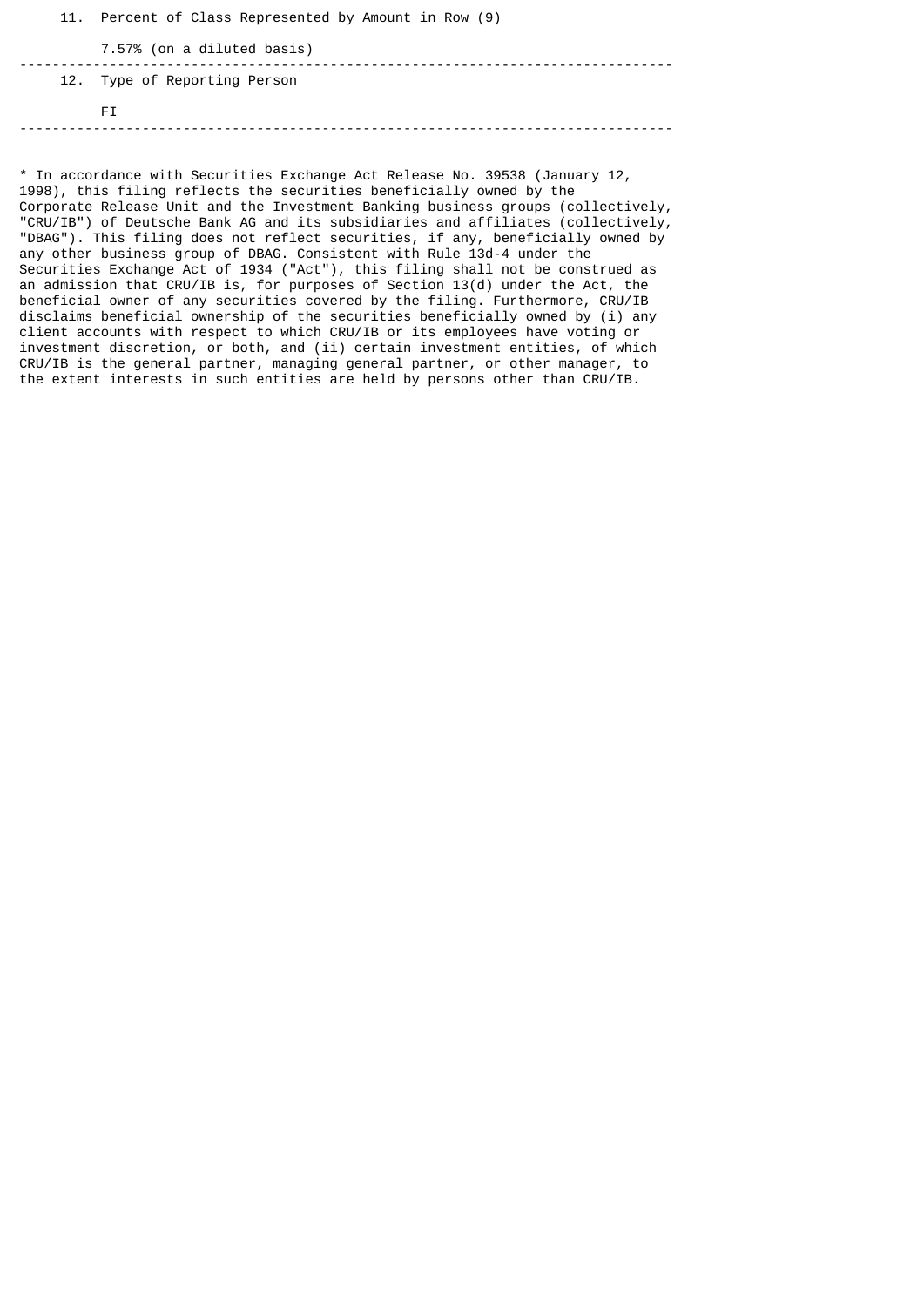|                               |                                                                                                               |    | ____________________________________                                            |  |  |  |  |  |  |  |
|-------------------------------|---------------------------------------------------------------------------------------------------------------|----|---------------------------------------------------------------------------------|--|--|--|--|--|--|--|
| 1.                            | Names of Reporting Persons.                                                                                   |    |                                                                                 |  |  |  |  |  |  |  |
|                               | Deutsche Bank Securities Inc.<br>------------------------------------                                         |    |                                                                                 |  |  |  |  |  |  |  |
| 2.                            | Check the Appropriate Box If a Member of a Group<br>(See Instructions)<br>(a)<br>$\vert \_$<br>(b)<br>$\perp$ |    |                                                                                 |  |  |  |  |  |  |  |
| З.                            | SEC Use Only                                                                                                  |    |                                                                                 |  |  |  |  |  |  |  |
| 4.                            | Citizenship or Place of Organization                                                                          |    |                                                                                 |  |  |  |  |  |  |  |
|                               | Delaware                                                                                                      |    |                                                                                 |  |  |  |  |  |  |  |
|                               |                                                                                                               | 5. | SOLE VOTING POWER                                                               |  |  |  |  |  |  |  |
|                               |                                                                                                               |    | 2,356,896                                                                       |  |  |  |  |  |  |  |
| NUMBER OF                     |                                                                                                               | 6. | SHARED VOTING POWER                                                             |  |  |  |  |  |  |  |
| <b>SHARES</b><br>BENEFICIALLY |                                                                                                               |    | 0                                                                               |  |  |  |  |  |  |  |
| OWNED BY EACH<br>REPORTING    |                                                                                                               |    | 7. SOLE DISPOSITIVE POWER                                                       |  |  |  |  |  |  |  |
| PERSON WITH                   |                                                                                                               |    | 2,356,896                                                                       |  |  |  |  |  |  |  |
|                               |                                                                                                               | 8. | SHARED DISPOSITIVE POWER                                                        |  |  |  |  |  |  |  |
|                               |                                                                                                               |    | 0                                                                               |  |  |  |  |  |  |  |
| 9.                            |                                                                                                               |    | Aggregate Amount Beneficially Owned by Each Reporting Person                    |  |  |  |  |  |  |  |
|                               |                                                                                                               |    | 2,356,896 including 1,295,029 common shares, 500,001 units and 561,866 warrants |  |  |  |  |  |  |  |
| 10.                           | Check if the Aggregate Amount in Row (9) Excludes Certain Shares<br>(See Instructions)                        |    |                                                                                 |  |  |  |  |  |  |  |
| 11.                           | Percent of Class Represented by Amount in Row (9)                                                             |    |                                                                                 |  |  |  |  |  |  |  |
|                               | 7.57% (on a diluted basis)                                                                                    |    |                                                                                 |  |  |  |  |  |  |  |
| 12.                           |                                                                                                               |    | Type of Reporting Person                                                        |  |  |  |  |  |  |  |
|                               | CO, BD                                                                                                        |    |                                                                                 |  |  |  |  |  |  |  |
|                               |                                                                                                               |    |                                                                                 |  |  |  |  |  |  |  |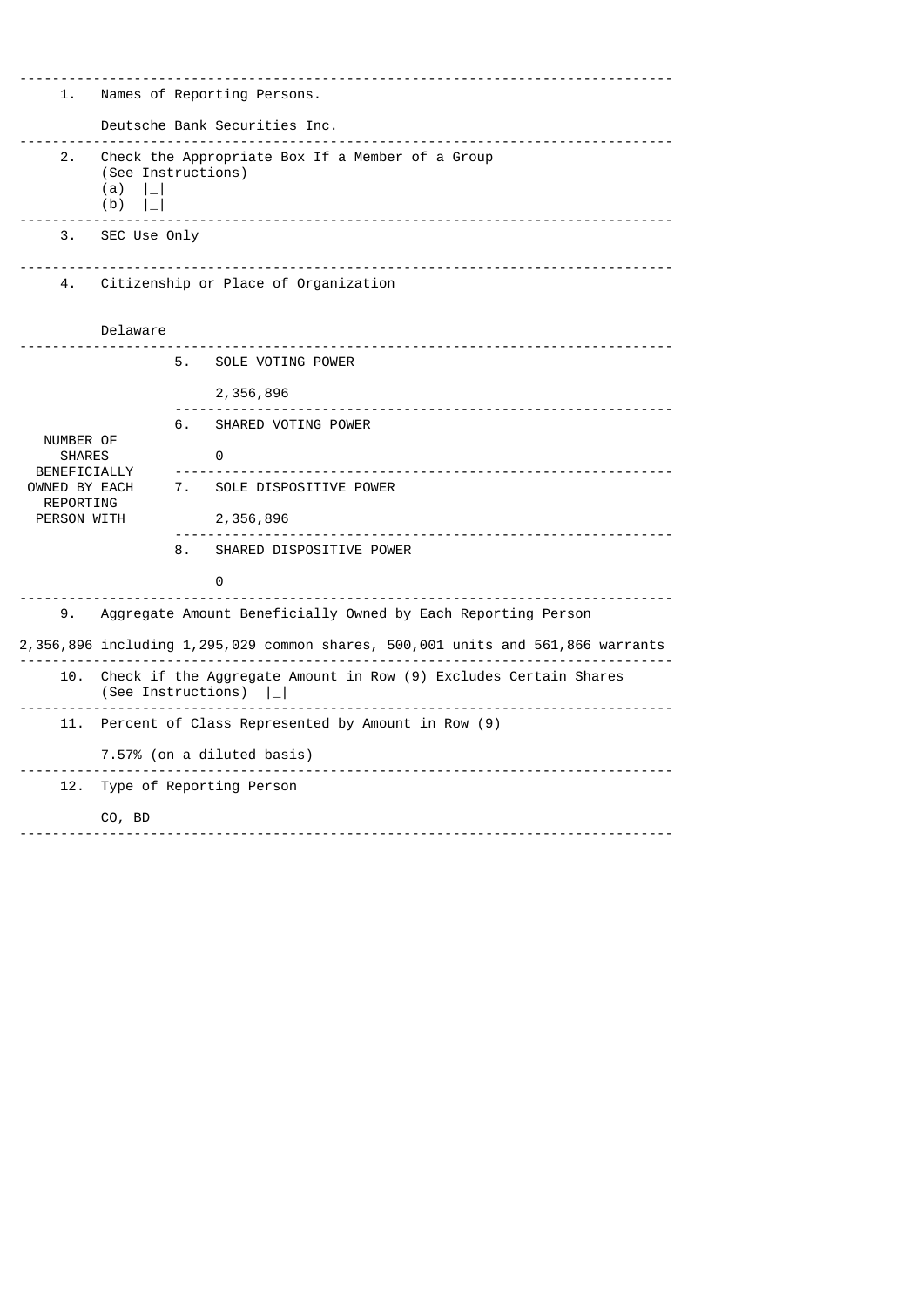-------------------------------------------------------------------------------

Item 1.

(a) Name of Issuer:

ACAMAR PARTNERS ACQUISITION CORP.

(b) Address of Issuer's Principal Executive Offices:

 1450 Brickell Avenue Suite 2130 Miami, FL 33131 United States

Item 2.

(a) Name of Person Filing:

 This statement is filed on behalf of Deutsche Bank AG ("Reporting Person").

(b) Address of the Principal Office or, if none, residence:

 Taunusanlage 12 60325 Frankfurt am Main Federal Republic of Germany

(c) Citizenship:

The citizenship of the Reporting Person is set forth on the cover page.

(d) Title of Class of Securities:

 The title of the securities is common stock, par value \$0.0001 ("Common Stock").

(e) CUSIP Number:

The CUSIP number of the Common Stock is set forth on the cover page.

Item 3. If this statement is filed pursuant to SS.240.13d-1(b) or 240.13d-2(b) or (c), check whether the person filing is a:

 (a) |X| Broker or dealer registered under section 15 of the Act (15 U.S.C. 78o).

Deutsche Bank Securities Inc.

(b)  $\vert$  | Bank as defined in section 3(a)(6) of the Act (15 U.S.C. 78c).

- (c)  $\vert \_ \vert$  Insurance company as defined in section 3(a)(19) of the Act (15 U.S.C. 78c).
- (d) |\_| Investment company registered under section 8 of the Investment Company Act of 1940 (15 U.S.C 80a-8).
- (e)  $|$  | An investment adviser in accordance with S.240.13d-1(b)(1)(ii)(E);
- (f) |\_| An employee benefit plan or endowment fund in accordance with  $S.240.13d-1(b)(1)(ii)(F);$
- (g) |\_| A parent holding company or control person in accordance with S. 240.13d-1(b)(1)(ii)(G);
- (h)  $|-|$  A savings associations as defined in Section 3(b) of the Federal Deposit Insurance Act (12 U.S.C. 1813);
- $(i)$   $\vert$   $\vert$  A church plan that is excluded from the definition of an investment company under section  $3(c)(14)$  of the Investment Company Act of 1940 (15 U.S.C. 80a-3);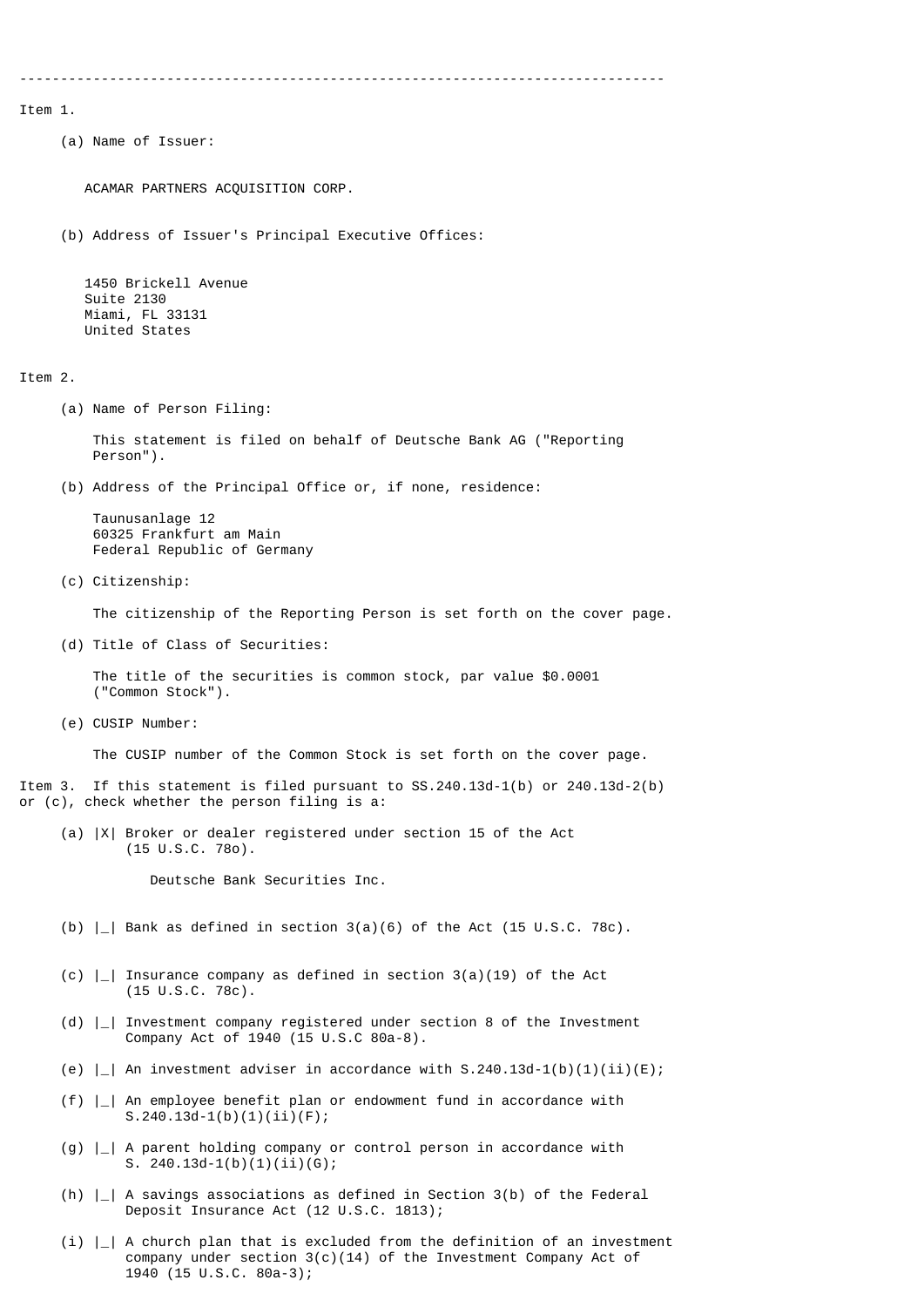(j) |X| A non-U.S. institution in accordance with Group, in accordance with Rule  $13d-1$  (b)(1)(ii)(J).

Deutsche Bank AG

 $(k)$   $|$   $|$  Group, in accordance with S.240.13d-1(b)(1)(ii)(J).

Item 4. Ownership.

(a) Amount beneficially owned:

 The Reporting Person owns the amount of the Common Stock as set forth on the cover page.

(b) Percent of class:

 The Reporting Person owns the percentage of the Common Stock as set forth on the cover page.

- (c) Number of shares as to which such person has:
	- (i) Sole power to vote or to direct the vote

 The Reporting Person has the sole power to vote or to direct the vote of the Common Stock as set forth on the cover page.

(ii) Shared power to vote or to direct the vote

 The Reporting Person has the shared power to vote or to direct the vote of the Common Stock as set forth on the cover page.

(iii) Sole power to dispose or to direct the disposition of

 The Reporting Person has the sole power to dispose or to direct the disposition of the Common Stock as set forth on the cover page.

(iv) Shared power to dispose or to direct the disposition

 The Reporting Person has the shared power to dispose or to direct the disposition of the Common Stock as set forth on the cover page.

Item 5. Ownership of Five Percent or Less of a Class.

If this statement is being filed to report the fact that as of the date hereof the reporting person has ceased to be the beneficial owner of more than five percent of the class of securities, check the following  $|\_|$ .

Item 6. Ownership of More than Five Percent on Behalf of Another Person.

Not applicable.

Item 7. Identification and Classification of the Subsidiary Which Acquired the Security Being Reported on By the Parent Holding Company or Control Person.

Subsidiary Item 3 Classification

Deutsche Bank Securities Inc. Broker Dealer

Item 8. Identification and Classification of Members of the Group

Not applicable.

Item 9. Notice of Dissolution of Group

Not applicable.

Item 10. Certification

 By signing below I certify that, to the best of my knowledge and belief, the foreign regulatory scheme applicable to a bank organized under the laws of the Federal Republic of Germany is substantially comparable to the regulatory scheme applicable to the functionally equivalent U.S. institution. I also undertake to furnish to the Commission staff, upon request, information that would otherwise be